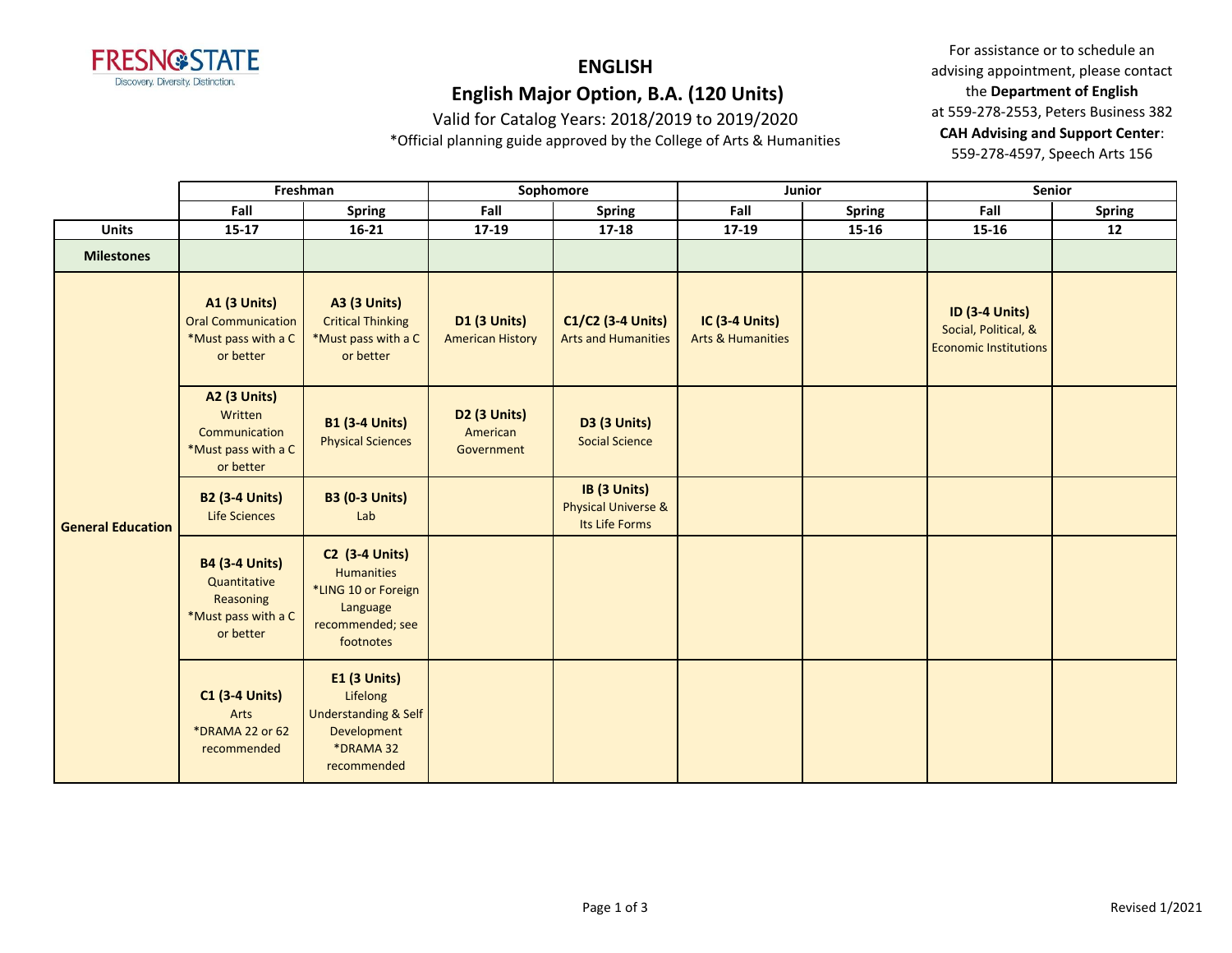

Valid for Catalog Years: 2018/2019 to 2019/2020

\*Official planning guide approved by the College of Arts & Humanities

For assistance or to schedule an advising appointment, please contact the **Department of English** at 559-278-2553, Peters Business 382 **CAH Advising and Support Center**: 559-278-4597, Speech Arts 156

|                                                               | Freshman |                                                           | Sophomore                                                |                                                                                                                                  | Junior                                                                                                                              |                                                                                                                                                                             | Senior                                                                                                                                                                      |                                                                                                |
|---------------------------------------------------------------|----------|-----------------------------------------------------------|----------------------------------------------------------|----------------------------------------------------------------------------------------------------------------------------------|-------------------------------------------------------------------------------------------------------------------------------------|-----------------------------------------------------------------------------------------------------------------------------------------------------------------------------|-----------------------------------------------------------------------------------------------------------------------------------------------------------------------------|------------------------------------------------------------------------------------------------|
|                                                               | Fall     | <b>Spring</b>                                             | Fall                                                     | <b>Spring</b>                                                                                                                    | Fall                                                                                                                                | <b>Spring</b>                                                                                                                                                               | Fall                                                                                                                                                                        | <b>Spring</b>                                                                                  |
| <b>Units</b>                                                  | $15-17$  | $16 - 21$                                                 | 17-19                                                    | $17 - 18$                                                                                                                        | 17-19                                                                                                                               | 15-16                                                                                                                                                                       | $15 - 16$                                                                                                                                                                   | 12                                                                                             |
| <b>Major</b>                                                  |          | <b>ENGL 31</b><br>(4 Units)<br>[Pre-Req: ENGL 5B or<br>10 | <b>ENGL 32</b><br>(4 Units)<br>[Pre-Req: ENGL 5 or<br>10 | <b>ENGL 105</b><br>(4 Units)<br>[Pre-Req: ENGL 31,<br>32]<br>*Must earn a B or<br>better for Subject<br><b>Matter Competency</b> | <b>ENGL 189</b><br>(4 Units)                                                                                                        | American<br>Literature<br>(4 Units)<br>ENGL 153, 154,<br>or 155<br>*See course catalog<br>for prerequisite<br>requirements; see<br>footnotes                                | <b>British Literature</b><br>(4 Units)<br>ENGL 146, 147,<br>150, 151, 152, 156,<br>184, or 187<br>*See course catalog<br>for prerequisite<br>requirements; see<br>footnotes | <b>Upper Division</b><br><b>Elective</b><br>(4 Units)<br>*Consult with advisor<br>for approval |
|                                                               |          |                                                           |                                                          |                                                                                                                                  |                                                                                                                                     | Literature<br>of Diversity<br>(4 Units)<br><b>ENGL 168T, 178,</b><br>179, 193T, or 194T<br>*See course catalog<br>for prerequisite<br>requirements; see<br>footnotes        | <b>World Literature</b><br>(4 Units)<br>ENGL 112, 113,<br>114,<br>or 167<br>*See course catalog<br>for prerequisite<br>requirements; see<br>footnotes                       | <b>Upper Division</b><br><b>Elective</b><br>(4 Units)<br>*Consult with advisor<br>for approval |
|                                                               |          |                                                           |                                                          |                                                                                                                                  |                                                                                                                                     | <b>British Literature</b><br>(4 Units)<br>ENGL 146, 147,<br>150, 151, 152, 156,<br>184, or 187<br>*See course catalog<br>for prerequisite<br>requirements; see<br>footnotes | <b>Upper Division</b><br><b>Elective</b><br>(4 Units)<br>*Consult with advisor<br>for approval                                                                              | <b>ENGL 193T or 194T</b><br>(4 Units)                                                          |
| <b>Additional</b><br><b>Graduation</b><br><b>Requirements</b> |          |                                                           | Foreign<br>Language<br>$(3-4$ Units)<br>*See footnotes   | <b>Elective</b>                                                                                                                  | <b>ENGL 160W</b><br>(4 Units)<br>[Pre-Req: ENGL 5B or<br>10 (C or better)]<br>*UDWS requirement;<br>must pass with a C or<br>better | <b>Elective</b>                                                                                                                                                             |                                                                                                                                                                             |                                                                                                |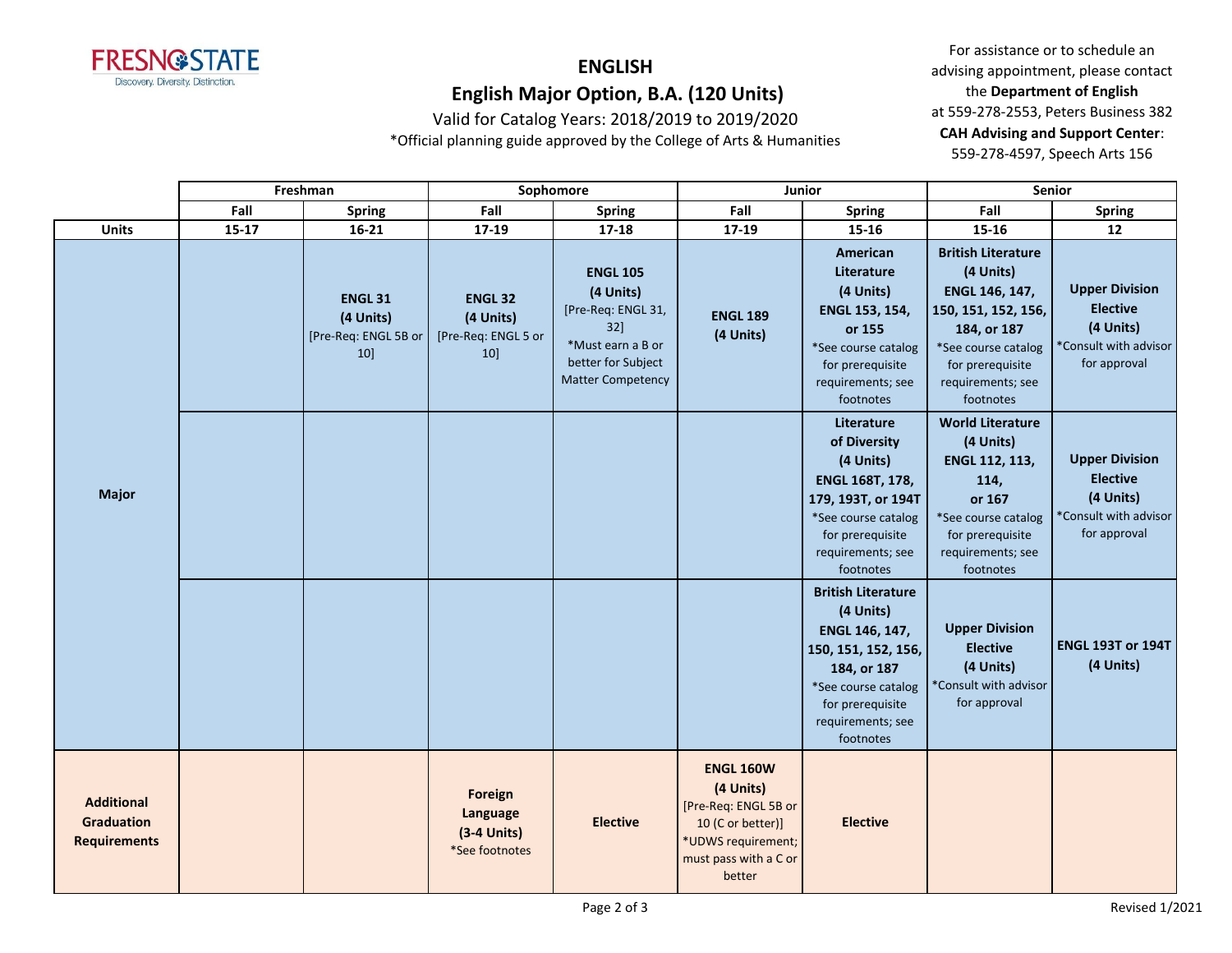

Valid for Catalog Years: 2018/2019 to 2019/2020

\*Official planning guide approved by the College of Arts & Humanities

For assistance or to schedule an advising appointment, please contact the **Department of English** at 559-278-2553, Peters Business 382 **CAH Advising and Support Center**: 559-278-4597, Speech Arts 156

|                                                        | Freshman  |               | Sophomore       |               | Junior                                          |               | <b>Senior</b> |               |
|--------------------------------------------------------|-----------|---------------|-----------------|---------------|-------------------------------------------------|---------------|---------------|---------------|
|                                                        | Fall      | <b>Spring</b> | Fall            | <b>Spring</b> | Fall                                            | <b>Spring</b> | Fall          | <b>Spring</b> |
| <b>Units</b>                                           | $15 - 17$ | $16 - 21$     | $17 - 19$       | $17 - 18$     | $17 - 19$                                       | 15-16         | 15-16         | 12            |
| <b>Additional</b><br>Graduation<br><b>Requirements</b> |           |               | <b>Elective</b> |               | <b>Elective</b>                                 |               |               |               |
|                                                        |           |               |                 |               | MI (3 Units)<br>Multicultural/<br>International |               |               |               |

#### **FOOTNOTES:**

**Prerequisites/Corequisites:** Other restrictions may apply. Please see your course catalog for detailed prerequisite/corequisite requirements.

**Grade Requirements:** CR/NC grading is not permitted in the English major with the exception of 4 units total of ENGL 175T and 186.

General Education: Units in this area may be used toward a double major or minor (see double major or departmental minor). Consult the appropriate department chair, program coordinator, or faculty adviser for further information.

Electives (21 units): Units in this area may be used toward a double major or minor. Students must earn a minimum of 120 units total to graduate. The number of required elective units may vary, depending on the amount of units earned from major and GE courses.

**Foreign Language:** Two college-level courses in the same foreign language are required.

**Literature Categories:** Select at least two courses before 1865: ENGL 112, 113, 116, 146, 147, 150, 151, 153, 184, or 187.

**Upper Division Writing Skills requirement (UDWS):** All undergraduate students must demonstrate competency in writing skills by passing the Upper Division Writing Exam (UDWE) or by obtaining a C or better in an approved upper division writing course, identified by the letter "W."

\*Not more than 6 units by extension and correspondence courses may be applied toward the English major; correspondence courses may be applied only if they are acceptable for the major at the college where the course is offered.

Substitutions: If substitutions/exceptions/waivers are made for any major courses that also meet GE and/or the Multicultural/International graduation requirement, the student is responsible for completing additional courses to satisfy the respective areas (GE and/or MI). This also includes the upperdivision writing requirement.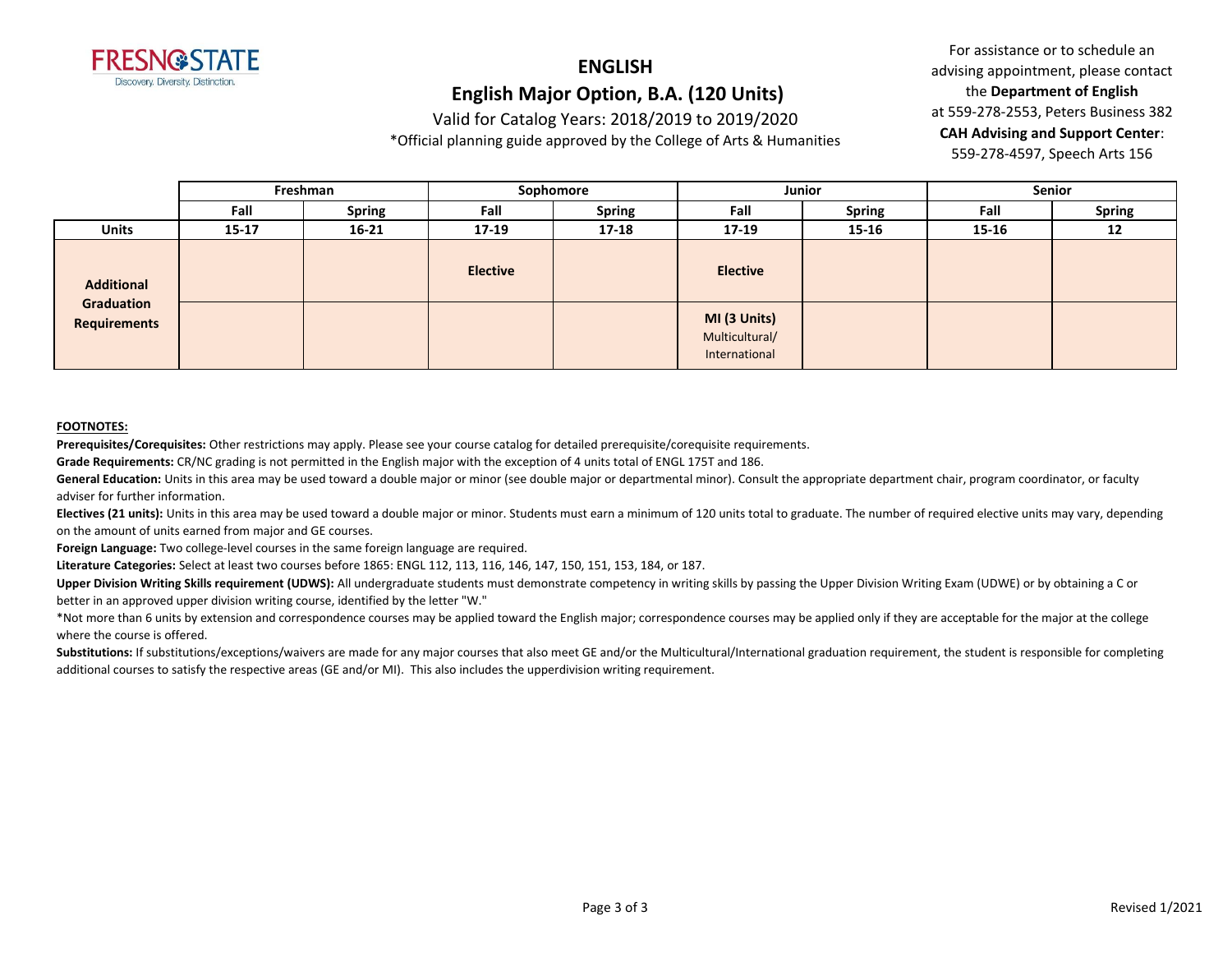

# **ENGLISH**

 **English Major Option, B.A. (120 Units)**

Valid for Catalog Years: 2008/2009 to 2017/2018 \*Official planning guide approved by the College of Arts & Humanities For assistance or to schedule an advising appointment, please contact the **Department of English** at 559-278-2553, Peters Business 382 **CAH Advising and Support Center**: 559-278-4597, Speech Arts 156

**Fall Spring Fall Spring Fall Spring Fall Spring Units 15-17 16-21 17-19 17-18 17-19 15-16 15-16 12 A1 (3 Units)** Oral **Communication** \*Must pass with a C or better **A3 (3 Units)** Critical Thinking \*Must pass with a C or better **D1 (3 Units)** American History **C1/C2 (3-4 Units)** Arts and Humanities **IC (3-4 Units)** Arts & Humanities **ID (3-4 Units)** Social, Political, & Economic Institutions **A2 (3 Units) Written** Communication \*Must pass with a C or better **B1 (3-4 Units)** Physical Sciences **D2 (3 Units)** American Government **D3 (3 Units)** Social Science **MI (3 Units)** Multicultural/ International **B2 (3-4 Units)** Life Sciences **B3 (0-3 Units)** Lab **IB (3 Units)** Physical Universe & Its Life Forms **B4 (3-4 Units) Quantitative** Reasoning \*Must pass with a C or better **C2 (3-4 Units)** Humanities \*LING 10 or Foreign Language recommended; see footnotes **C1 (3-4 Units)** Arts \*DRAMA 22 or 62 recommended **E1 (3 Units)** Lifelong Understanding & Self Development \*DRAMA 32 recommended **ENGL 31 (4 Units)** [Pre-Req: ENGL 5B [Pre-Req: ENGL 5 or 10] **ENGL 32 (4 Units)** or 10] **ENGL 105 (4 Units)** [Pre-Req: ENGL 31, 32] \*Must earn a B or better for Subject Matter Competency **ENGL 189 (4 Units) American Literature (4 Units) ENGL 153, 154, or 155** \*See course catalog for prerequisite requirements; see footnotes **British Literature (4 Units) ENGL 146, 147, 150, 151, 152, 156, 184, or 187** \*See course catalog for prerequisite requirements; see footnotes **Upper Division Elective (4 Units)** \*Consult with advisor for approval **General Education Freshman Sophomore Junior Senior** Page 1 of 3 Revised 8/2018 **Page 1 of 1 April 2018** Apple 1 of 3 Revised 8/2018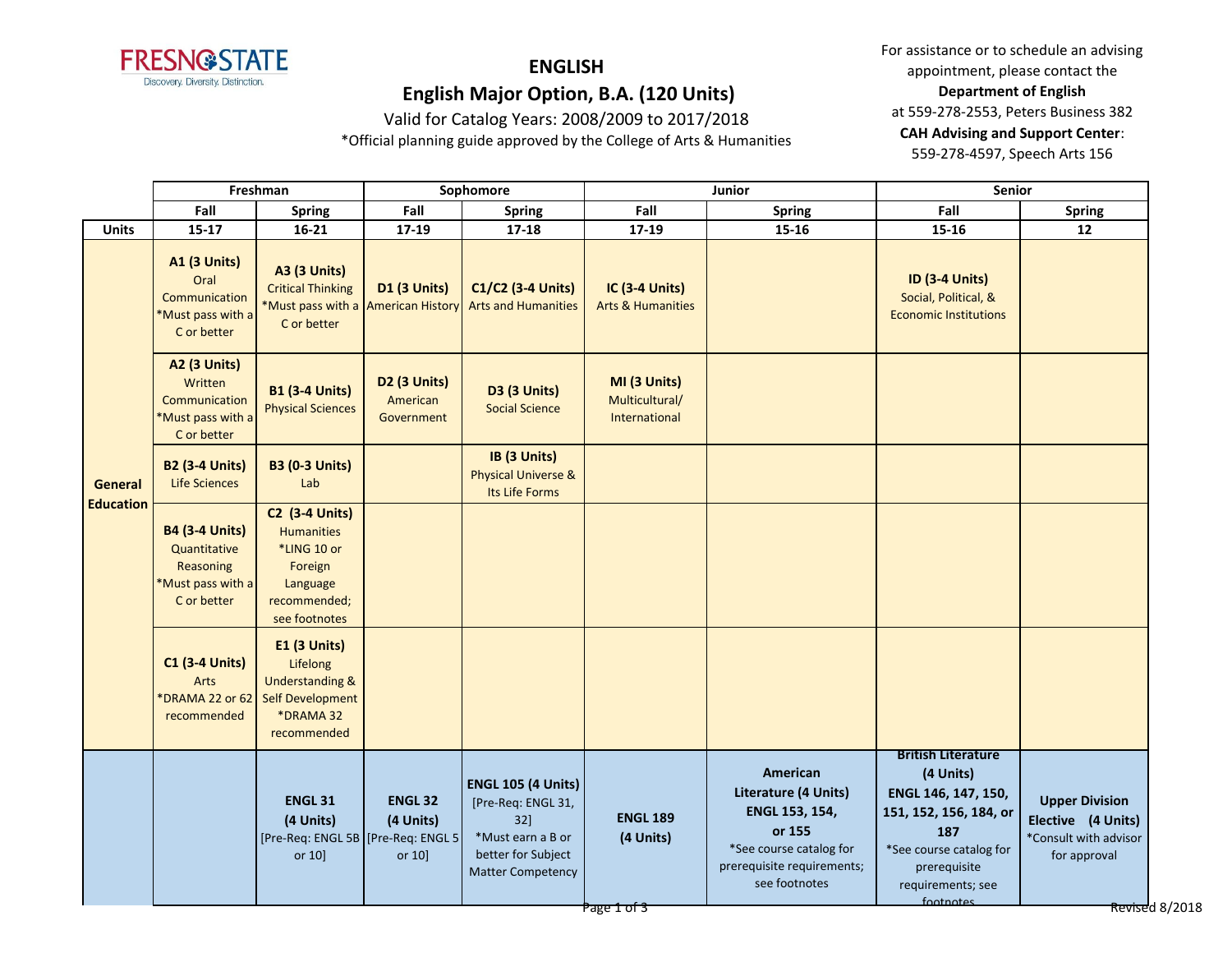

For assistance or to schedule an advising appointment, please contact the **Department of English** at 559-278-2553, Peters Business 382 **CAH Advising and Support Center**: 559-278-4597, Speech Arts 156

Valid for Catalog Years: 2008/2009 to 2017/2018 \*Official planning guide approved by the College of Arts & Humanities

|                  | Freshman  |               | Sophomore                                              |                 |                                                                                                                                     | <b>Junior</b>                                                                                                                                                      | <b>Senior</b>                                                                                                                                      |                                                                                      |
|------------------|-----------|---------------|--------------------------------------------------------|-----------------|-------------------------------------------------------------------------------------------------------------------------------------|--------------------------------------------------------------------------------------------------------------------------------------------------------------------|----------------------------------------------------------------------------------------------------------------------------------------------------|--------------------------------------------------------------------------------------|
|                  | Fall      | <b>Spring</b> | Fall                                                   | <b>Spring</b>   | Fall                                                                                                                                | <b>Spring</b>                                                                                                                                                      | Fall                                                                                                                                               | <b>Spring</b>                                                                        |
| <b>Units</b>     | $15 - 17$ | $16 - 21$     | $17-19$                                                | $17 - 18$       | 17-19                                                                                                                               | $15 - 16$                                                                                                                                                          | $15 - 16$                                                                                                                                          | 12                                                                                   |
| <b>Major</b>     |           |               |                                                        |                 |                                                                                                                                     | Literature<br>of Diversity (4 Units)<br>ENGL 168T, 178, 179, 193T,<br>or 194T<br>*See course catalog for<br>prerequisite requirements;<br>see footnotes            | <b>World Literature</b><br>(4 Units)<br>ENGL 112, 113, 114,<br>or 167<br>*See course catalog for<br>prerequisite<br>requirements; see<br>footnotes | <b>Upper Division</b><br>Elective (4 Units)<br>*Consult with advisor<br>for approval |
|                  |           |               |                                                        |                 |                                                                                                                                     | <b>British Literature (4 Units)</b><br>ENGL 146, 147, 150, 151,<br>152, 156, 184, or 187<br>*See course catalog for<br>prerequisite requirements;<br>see footnotes | <b>Upper Division</b><br>Elective (4 Units)<br>*Consult with advisor for<br>approval                                                               | <b>ENGL 193T or 194T</b><br>(4 Units)                                                |
| <b>Electives</b> |           |               | Foreign<br>Language<br>$(3-4$ Units)<br>*See footnotes | <b>Elective</b> | <b>ENGL 160W (4</b><br>Units)<br>[Pre-Req: ENGL 5B or<br>10 (C or better)]<br>*UDWS requirement;<br>must pass with a C or<br>better | <b>Elective</b>                                                                                                                                                    |                                                                                                                                                    |                                                                                      |
|                  |           |               | <b>Elective</b>                                        |                 | <b>Elective</b>                                                                                                                     |                                                                                                                                                                    |                                                                                                                                                    |                                                                                      |